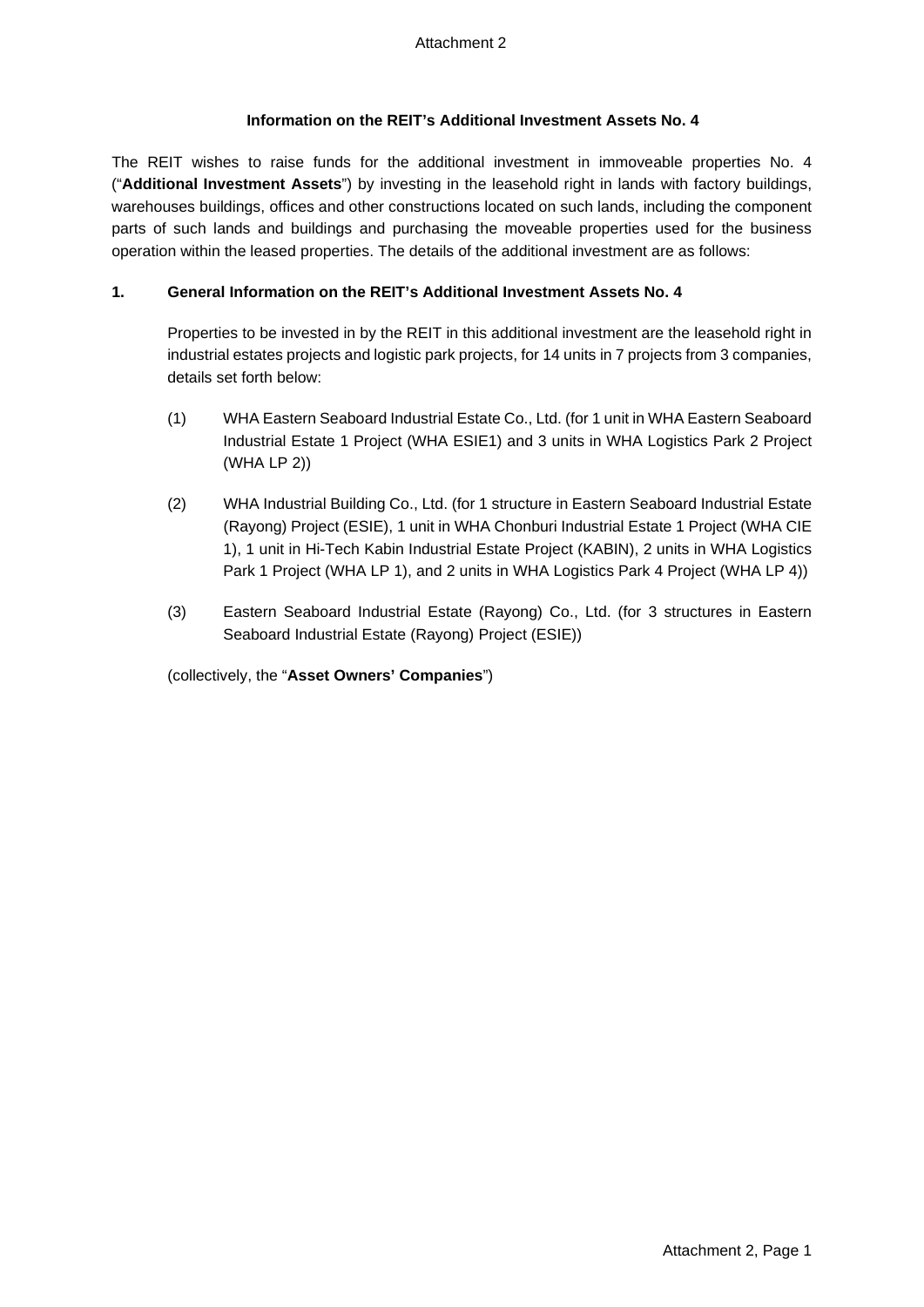**The Summary Table of the Additional Investment Assets**/1

| <b>Asset Type</b>                                                                  |                                                                                                                                                               | <b>Total Detached Building Factory</b>                                           | <b>Total Attached Building Factory</b>            | <b>Total Warehouse Buildings</b>                                        |                                        |                                                                          |  |  |  |
|------------------------------------------------------------------------------------|---------------------------------------------------------------------------------------------------------------------------------------------------------------|----------------------------------------------------------------------------------|---------------------------------------------------|-------------------------------------------------------------------------|----------------------------------------|--------------------------------------------------------------------------|--|--|--|
|                                                                                    | Leasehold right of lands and buildings for 30 years from the commencement date of the lease period with the right to extend the lease for<br>another 30 years |                                                                                  |                                                   |                                                                         |                                        |                                                                          |  |  |  |
| <b>Nature of</b><br><b>Acquisition of the</b><br><b>REIT's Asset</b><br>(Overview) | Land                                                                                                                                                          | Total area of<br>approximately<br>13-2-81.50 rai                                 | Land                                              | Total area of<br>approximately<br>2-3-28.75 rai                         | Land                                   | Total area of<br>approximately<br>19-1-59.00 rai                         |  |  |  |
|                                                                                    | <b>Buildings</b>                                                                                                                                              | 3 units with a building<br>area of approximately<br>11,168 square meters         | <b>Buildings</b>                                  | 4 units with a building<br>area of approximately<br>5,124 square meters | <b>Buildings</b>                       | 7 units with a building<br>area of approximately<br>31,894 square meters |  |  |  |
|                                                                                    | Eastern Seaboard<br><b>Industrial Estate</b>                                                                                                                  | 2 unit with a total area of<br>approximately 7,408<br>square meters <sup>3</sup> | <b>WHA Chonburi</b><br><b>Industrial Estate 1</b> | 1 unit with a total area of<br>approximately 660 square<br>meters       | <b>WHA Logistics</b><br>Park 1 Project | 2 unit with a total area of<br>approximately 8,844<br>square meters      |  |  |  |
|                                                                                    | (Rayong) Project                                                                                                                                              | Fully occupied by lessees                                                        | Project                                           | Fully occupied by lessees                                               |                                        | Fully occupied by lessees                                                |  |  |  |
| Nature of<br><b>Acquisition of the</b><br><b>REIT's Asset as</b>                   |                                                                                                                                                               | 1 unit with a total area of<br>approximately 3,760                               | Eastern Seaboard<br><b>Industrial Estate</b>      | 2 units with a total area of<br>approximately 3,312<br>square meters    | <b>WHA Logistics</b><br>Park 2 Project | 3 units with a total area of<br>approximately 12,623<br>square meters    |  |  |  |
| <b>Classified by Project</b><br>/ Industrial Estate                                | <b>WHA Eastern</b><br>Seaboard                                                                                                                                | square meters                                                                    | (Rayong) Project                                  | Fully occupied by lessees                                               |                                        | Fully occupied by lessees                                                |  |  |  |
|                                                                                    | Industrial Estate 1<br>Project                                                                                                                                | Unoccupied                                                                       | Hi-Tech Kabin<br><b>Industrial Estate</b>         | 1 unit with a total area of<br>approximately 1,152<br>square meters     | <b>WHA Logistics</b><br>Park 4 Project | 2 units with a total area of<br>approximately 10,427<br>square meters    |  |  |  |
|                                                                                    |                                                                                                                                                               |                                                                                  | Project                                           | Fully occupied by lessees                                               |                                        | Fully occupied by lessees                                                |  |  |  |
| <b>Average building</b><br>age <sup>2</sup>                                        |                                                                                                                                                               | Approximately 12.38 years                                                        |                                                   | Approximately 9.12 years                                                | Approximately 6.56 years               |                                                                          |  |  |  |

*Remarks: /1Information as of 31 March 2022*

*/2 average building age as of the prospective investment date by the REIT no later than 1 January 2023*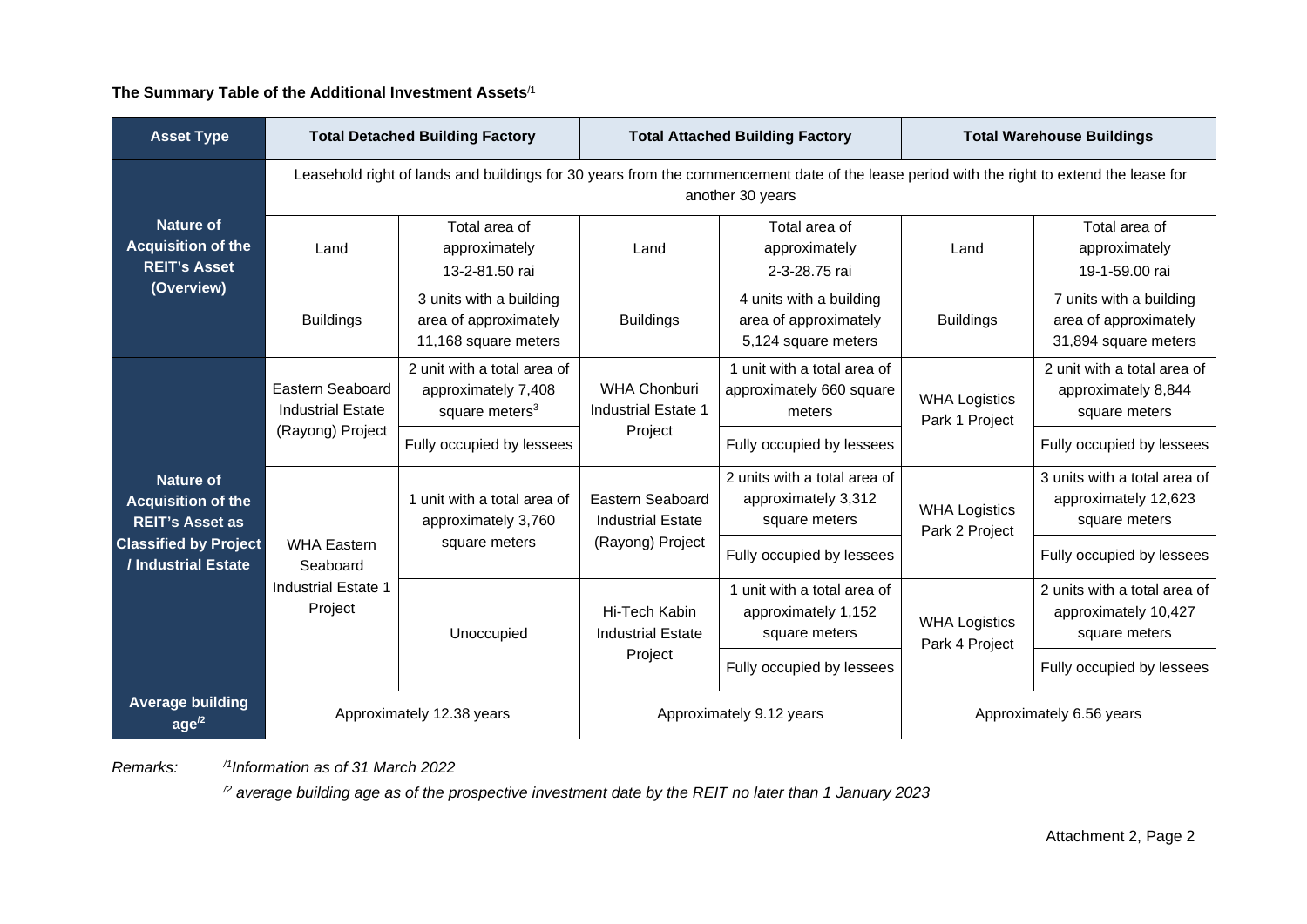## **2. Nature of Investment of the REIT**

The REIT will invest in the Additional Investment Assets by leasing lands with factory buildings, warehouses buildings, offices and other constructions located on such lands, including their component parts for 30 years from the commencement date of the lease period with the right to extend the lease for another 30 years, including the component parts of such lands and buildings, and purchasing moveable properties used for the business operation within the leased properties from the Asset Owner's Companies with the details as follows:

- 1. Leasehold right of lands and factory buildings as follows:
	- 1.1. Detached building factory with a land area of approximately 13 rai 2 ngan 81.50 square wah, and a building area of approximately 11,168 square meters;
	- 1.2. Attached building factory with a land area of approximately 2 rai 3 ngan 28.75 square wah and a building area of approximately 5,124 square meters;

Leasehold right of lands and factory buildings has the total land area of approximately 16 rai 2 ngan 10.25 square wah, and the total factory building area of approximately 16,292 square meters.

- 2. Leasehold right of lands and warehouse buildings with a land area of approximately 19 rai 1 ngan 59.00 square wah and a building area of approximately 31,894 square meters.
- 3. Ownership in tools, equipment, and work systems of other buildings and assets relevant to, in connection with, and necessary for the use of land, factory buildings, and warehouse buildings.
- **Remarks:** In this additional investment in the Additional Investment Assets, the REIT will make the investment by entering into relevant agreements as follows:
	- 1. Land and Building Lease Agreement with the Asset Owner's Companies (who have an ownership over lands and buildings);
	- 2. Moveable Properties Sale and Purchase Agreement with the Asset Owner's Companies (who are the owners of other assets in such project);
	- 3. Mortgage Agreement (to accept asset mortgage); and
	- 4. Any relevant agreements, such as Property Manager Appointment Agreement, Undertaking Agreement, etc.

The further details on the REIT's Additional Investment Assets and/or their value are as specified in the Registration Statement for Offer for Sale of the Trust Units and/or the Prospectus of Trust Units in this capital increase of the REIT.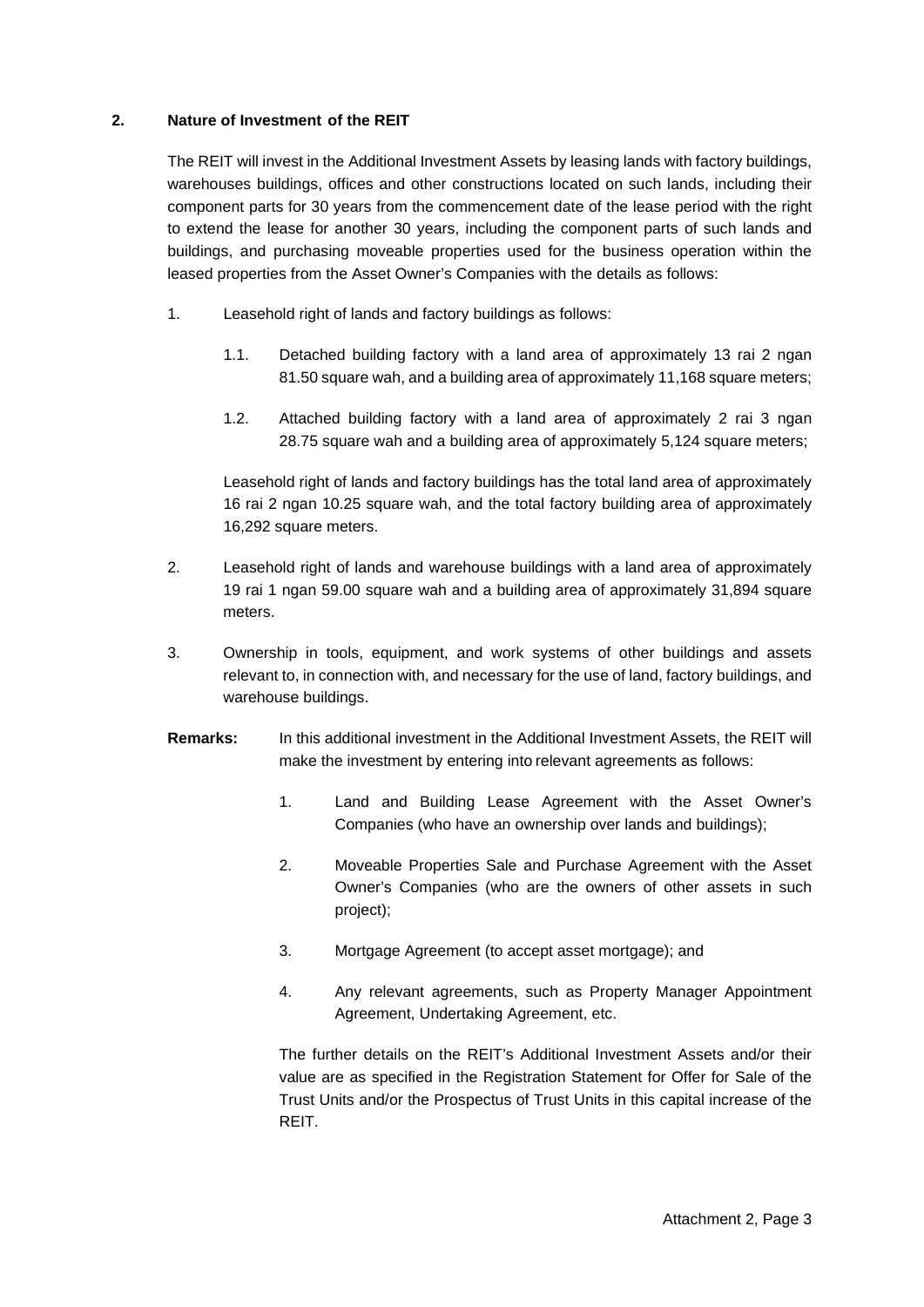#### **3. Details of Additional Investment Assets**

#### **3.1 The Details of Additional Investment Assets**

The REIT will consider investing in Additional Investment Assets for the value of not exceeding Baht 1,345,890,000 in total, to be paid on the date of the REIT's investment in the Additional Investment Assets, comprised of the value of land and building lease and the purchase value of any related movable properties used for the business operation within the leased properties (exclusive of value added tax, registration fee and specific business tax, other relevant fees and expenses which shall be borne by the REIT), and the REIT shall have the right to extend the lease for another 30 years, where the rental for the renewed period shall not exceed the total amount of Baht 80,000,000 (which shall be paid when the lease agreement is renewed exclusive of value added tax, registration fee and specific business tax, and other relevant fees and expenses which shall be borne by the REIT). The details as of 31 March 2022 are as follows:

#### Detached Building Factory Assets

|                |                                                                         |        |                                        |                                                                             | Approximately Land Area  |     |      | Average age<br>of building | Type of Investment                 |                        |           |                           |
|----------------|-------------------------------------------------------------------------|--------|----------------------------------------|-----------------------------------------------------------------------------|--------------------------|-----|------|----------------------------|------------------------------------|------------------------|-----------|---------------------------|
| No.            | Project/<br><b>Industrial Estate</b>                                    | Unit   | Approximately<br>building area (sq.m.) | <b>Building Details</b>                                                     | <b>Title Deed</b><br>No. | rai | ngan | square wah                 | (years) as of<br>1 January<br>2023 | Land                   | Factory   | Leased by<br>lessees      |
| $\mathbf{1}$ . | <b>WHA Eastern</b><br>Seaboard<br><b>Industrial Estate</b><br>1 Project | B.18-3 | 3,760                                  | 1 Building of<br>Reinforced<br>concrete and<br>steel structure<br>one floor | 29737                    | 4   |      | 58.00                      | 9 years<br>7 months                | Leasehold<br>(Partial) | Leasehold | $\boldsymbol{\mathsf{x}}$ |
| 2.             | Eastern<br>Seaboard                                                     | FZ.1/2 | 4,016                                  | 1 Building of<br>Reinforced<br>concrete one<br>floor with<br>mezzanine      | 10734                    | 4   | 2    | 63.50                      | 18 years<br>1 month                | Leasehold<br>(Partial) | Leasehold | $\checkmark$              |
| 3.             | <b>Industrial Estate</b><br>(Rayong) Project                            | R.05-2 | 3,392                                  | 1 Building of<br>Reinforced<br>concrete and<br>steel structure<br>one floor | 26731                    | 4   | 2    | 60.00                      | 9 years<br>7 months                | Leasehold<br>(Partial) | Leasehold | $\checkmark$              |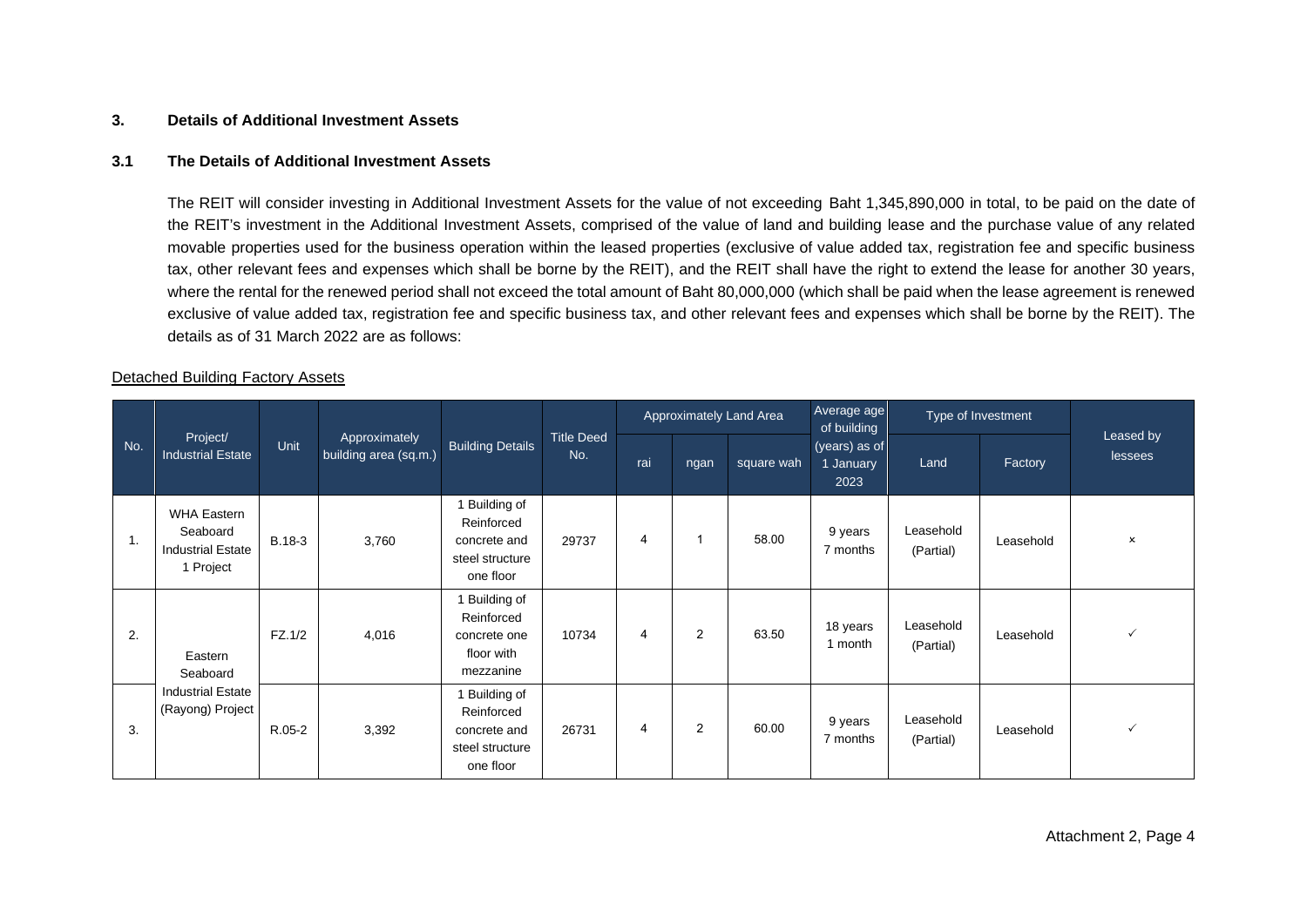| No. | Project/<br><b>Industrial Estate</b>                       | Unit. | Approximately<br>building area (sq.m.) | <b>Building Details</b> | <b>Title Deed</b><br>No. | Approximately Land Area |        |            | Average age<br>of building         |      | Type of Investment |                          |
|-----|------------------------------------------------------------|-------|----------------------------------------|-------------------------|--------------------------|-------------------------|--------|------------|------------------------------------|------|--------------------|--------------------------|
|     |                                                            |       |                                        |                         |                          | rai                     | ngan   | square wah | $(years)$ as of<br>January<br>2023 | Land | Factory            | Leased by<br>lessees     |
|     | <b>Detached Building Factory</b><br><b>Assets in Total</b> |       | 11,168                                 |                         |                          | 13                      | 灬<br>◢ | 81.50      |                                    |      |                    | $\overline{\phantom{0}}$ |

# Attached Building Factory Assets

|     |                                                              |             |                                        |                                                                        |                          |                |      | Approximately Land Area | Average age<br>of building         |                        | Type of Investment |                      |
|-----|--------------------------------------------------------------|-------------|----------------------------------------|------------------------------------------------------------------------|--------------------------|----------------|------|-------------------------|------------------------------------|------------------------|--------------------|----------------------|
| No. | Project/<br><b>Industrial Estate</b>                         | Unit        | Approximately<br>building area (sq.m.) | <b>Building Details</b>                                                | <b>Title Deed</b><br>No. | rai            | ngan | square wah              | (years) as of<br>1 January<br>2023 | Land                   | Factory            | Leased by<br>lessees |
| 1.  | Eastern<br>Seaboard                                          | K.13C-01    | 1,656                                  | 1 Building of<br>Reinforced<br>concrete and                            | 30376                    | $\mathbf 0$    | 3    | 66.75                   | 9 years<br>5 months                | Leasehold<br>(Partial) | Leasehold          | $\checkmark$         |
| 2.  | <b>Industrial Estate</b><br>(Rayong) Project                 | K.13C-02    | 1,656                                  | steel structure<br>one floor<br>(2 units)                              |                          | $\Omega$       | 3    | 66.75                   | 9 years<br>5 months                | Leasehold<br>(Partial) | Leasehold          | $\checkmark$         |
| 3.  | <b>WHA Chonburi</b><br><b>Industrial Estate</b><br>1 Project | <b>B.6A</b> | 660                                    | 1 Building of<br>Reinforced<br>concrete one<br>floor with<br>mezzanine | 90909                    | $\Omega$       | 1    | 38.75                   | 8 years<br>8 months                | Leasehold<br>(Partial) | Leasehold          | $\checkmark$         |
| 4.  | Hi-Tech Kabin<br><b>Industrial Estate</b><br>Project         | $18-1$      | 1,152                                  | 1 Building of<br>Reinforced<br>concrete two<br>floors                  | 85482                    | $\Omega$       | 2    | 56.50                   | 9 years<br>3 months                | Leasehold<br>(Partial) | Leasehold          | $\checkmark$         |
|     | <b>Attached Building Factory</b><br><b>Assets in Total</b>   |             | 5,124                                  |                                                                        |                          | $\overline{2}$ | 3    | 28.75                   |                                    |                        |                    |                      |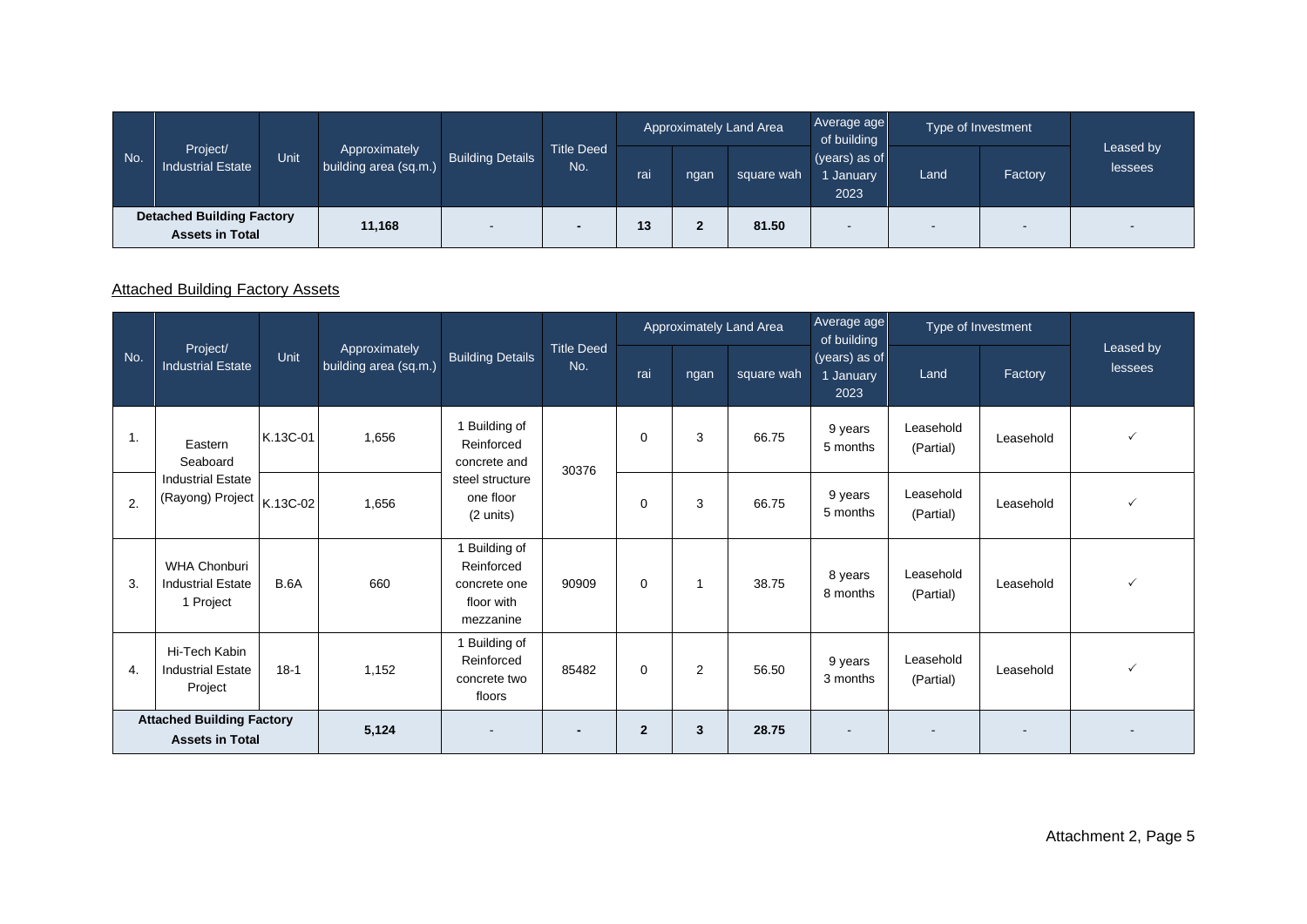# Warehouse Building Assets

|                |                                                     |                  |                                        |                                                                      |                          |                         |              | Approximately Land Area | Average age<br>of building         |                        | Type of Investment |                      |
|----------------|-----------------------------------------------------|------------------|----------------------------------------|----------------------------------------------------------------------|--------------------------|-------------------------|--------------|-------------------------|------------------------------------|------------------------|--------------------|----------------------|
| No.            | Project/<br><b>Industrial Estate</b>                | Unit             | Approximately<br>building area (sq.m.) | <b>Building Details</b>                                              | <b>Title Deed</b><br>No. | rai                     | ngan         | square wah              | (years) as of<br>1 January<br>2023 | Land                   | Factory            | Leased by<br>lessees |
| $\mathbf{1}$ . | <b>WHA Logistics</b>                                | $C.3$ (FZ)       | 3,885                                  | 1 Building of<br>Reinforced<br>concrete and                          | 211634                   | $\overline{2}$          | $\mathbf{1}$ | 48.75                   | 9 years<br>9 months                | Leasehold<br>(Partial) | Leasehold          | $\checkmark$         |
| 2.             | Park 1 Project                                      | $C.4$ (FZ)       | 4,959                                  | steel structure<br>one floor, 2 units                                |                          | 3                       | $\mathbf 0$  | 3.75                    | 9 years<br>9 months                | Leasehold<br>(Partial) | Leasehold          | $\checkmark$         |
| 3.             |                                                     | B.12 (FZ)        | 4,314                                  | 1 Building of<br>Reinforced                                          |                          | $\overline{2}$          | 2            | 48.50                   | 2 years<br>8 months                | Leasehold<br>(Partial) | Leasehold          | $\checkmark$         |
| 4.             | <b>WHA Logistics</b><br>Park 2 Project              | <b>B.14 (FZ)</b> | 5,214                                  | concrete and<br>steel structured<br>roof with                        | 229436                   | 3                       | $\Omega$     | 73.50                   | 2 years<br>8 months                | Leasehold<br>(Partial) | Leasehold          | $\checkmark$         |
| 5.             |                                                     | B.16 (FZ)        | 3,095                                  | mezzanine, 3<br>units                                                |                          | $\overline{\mathbf{1}}$ | 3            | 43.75                   | 2 years<br>8 months                | Leasehold<br>(Partial) | Leasehold          | $\checkmark$         |
| 6.             | <b>WHA Logistics</b>                                | D.2              | 5,165                                  | 1 Building of<br>Reinforced<br>concrete with<br>mezzanine, 1<br>unit | 473                      | 3                       | $\mathbf 0$  | 55.25                   | 9 years<br>5 months                | Leasehold<br>(Partial) | Leasehold          | $\checkmark$         |
| 7.             | Park 4 Project                                      | A.5              | 5,262                                  | 1 Building of<br>Reinforced<br>concrete with<br>mezzanine, 1<br>unit | 9198, 9199               | 3                       | $\mathbf 0$  | 85.50                   | 9 years<br>6 months                | Leasehold<br>(Partial) | Leasehold          | $\checkmark$         |
|                | <b>Warehouse Building Assets in</b><br><b>Total</b> |                  | 31,894                                 |                                                                      |                          | 19                      | $\mathbf{1}$ | 59.00                   |                                    |                        |                    |                      |

Attachment 2, Page 6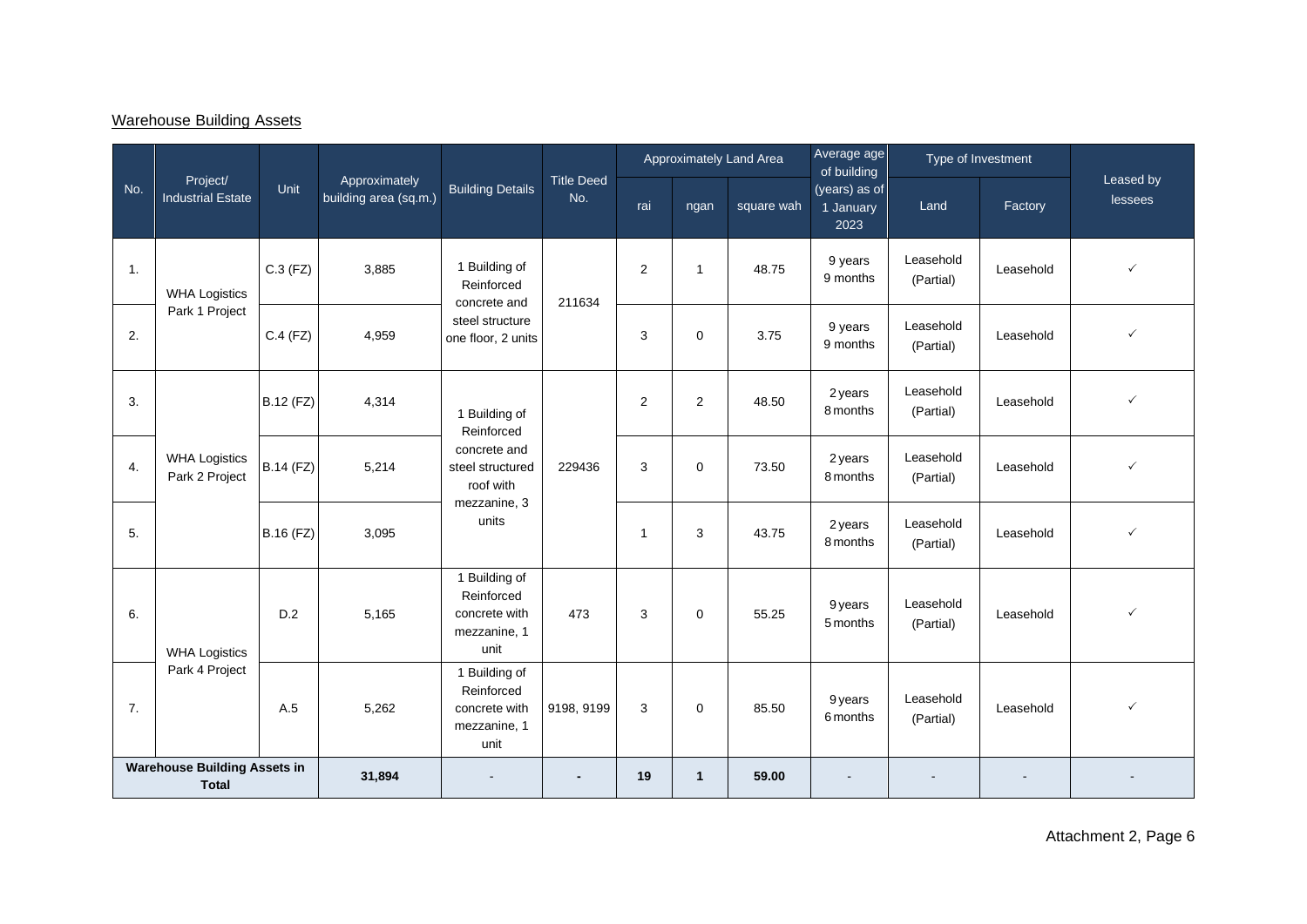# **3.2 The Details of Lease of Additional Investment Assets**

| No.           | Name of Tenant                                           | Percent of total<br>leasable (%) | Lease term<br>(Years) | Year of<br>lease<br>expiration<br>(A.D.) | Nationality | Type of<br>business |
|---------------|----------------------------------------------------------|----------------------------------|-----------------------|------------------------------------------|-------------|---------------------|
|               | LINGYE INTELLIGENT<br>(THAILAND) CO., LTD.               | 18.70                            | 3                     | 2024                                     | China       | Machinery           |
| $\mathcal{P}$ | <b>HANON SYSTEMS</b><br>(THAILAND) CO., LTD.             | 11.85                            | 3                     | 2024                                     | China       | Auto & Parts        |
| 3             | <b>LG ELECTRONICS</b><br>(THAILAND) CO., LTD.            | 11.63                            |                       | 2022                                     | Korea       | Electronics         |
| 4             | NOBO AUTOMOTIVE<br><b>SYSTEM (THAILAND)</b><br>CO., LTD. | 11.16                            | 1                     | 2023                                     | Korea       | Auto & Parts        |
| 5             | <b>TOP LINK</b><br>IINDUSTRIAL<br>(THAILAND) CO., LTD.   | 9.71                             | 3                     | 2024                                     | China       | Electronics         |

## Information on top 5 major lessees by lease area<sup>/1</sup>

*Source: Asset Owners' Companies*

*Remark: /1 Information as of 31 March 2022*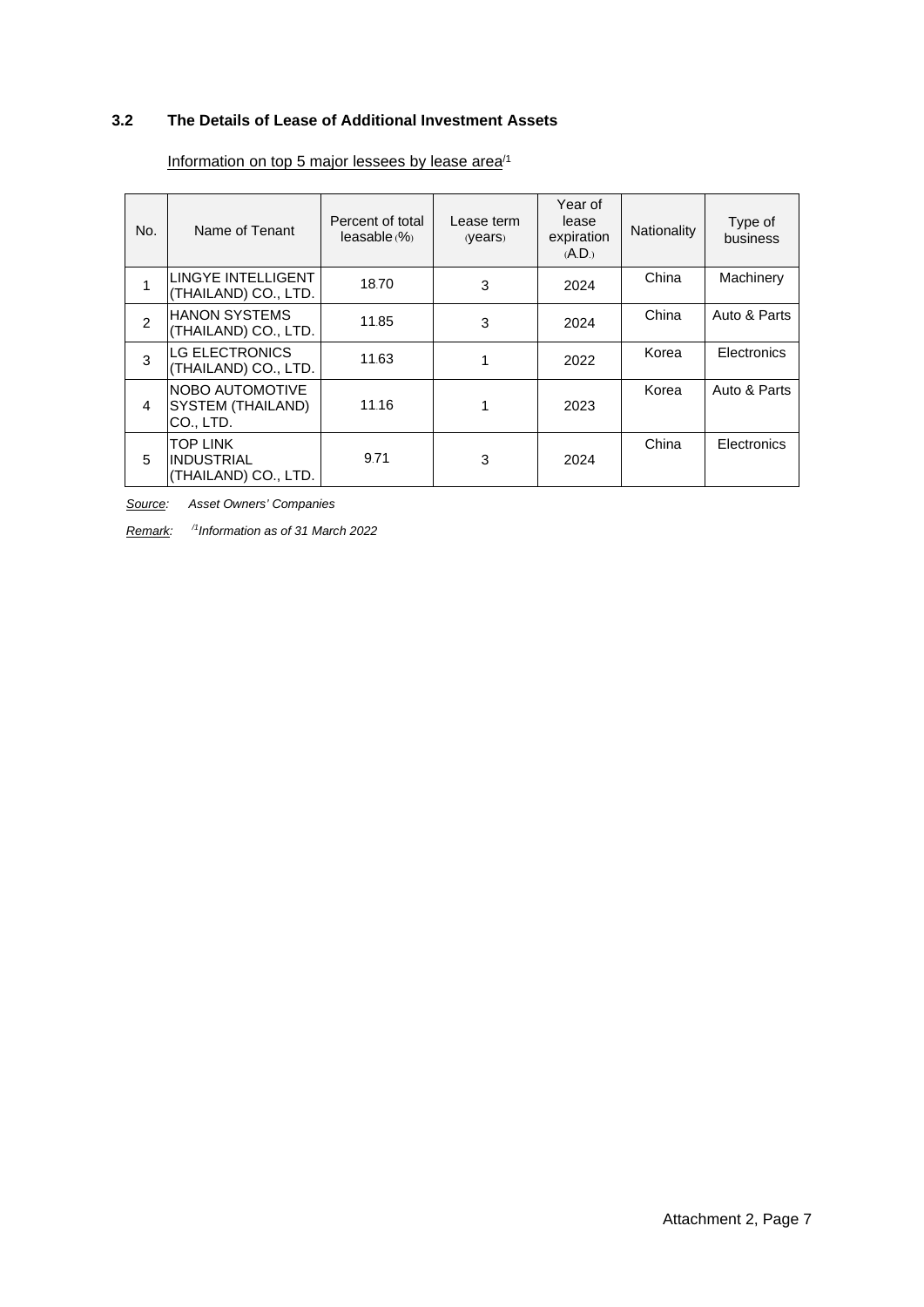# **3.3 Projected Income of the REIT in the first year**

Projected income receivable by the REIT during the first year after the Additional Investment will consist of income from rent and service fee and compensation for the rent fee. The details of projected annual income from 1 January 2023 – 31 December 2023 are as follows:

|                                                                                     | <b>Existing</b><br><b>Properties</b> | <b>Properties after</b><br>the Additional<br><b>Investment No.</b><br>4 |
|-------------------------------------------------------------------------------------|--------------------------------------|-------------------------------------------------------------------------|
|                                                                                     | (Baht Million)                       | (Baht Million)                                                          |
| Rental and service income                                                           | 775.31                               | 878.16                                                                  |
| Other income                                                                        | 0.41                                 | 0.47                                                                    |
| <b>Total Revenue</b>                                                                | 775.72                               | 878.63                                                                  |
| Property management fee                                                             | (67.63)                              | (73.18)                                                                 |
| Net property income                                                                 | 708.09                               | 805.45                                                                  |
| Management fee and trust management expense                                         | (45.46)                              | (50.13)                                                                 |
| Amortisation of Issuance costs                                                      | (1.98)                               | (1.98)                                                                  |
| Issuance costs for the additional investment no. 4                                  |                                      | (8.60)                                                                  |
| Interest expenses                                                                   | (106.45)                             | (121.38)                                                                |
| Net profit available for benefits distribution                                      | 554.20                               | 623.36                                                                  |
| Add back (deduct) Non-cash rental and service income                                | 0.01                                 | (0.43)                                                                  |
| Deduct Deferred property management fee                                             | (12.36)                              | (13.39)                                                                 |
| Add back Interest payable and prepaid bank fees                                     | 1.27                                 | 4.65                                                                    |
| Net cash available for benefits distribution                                        | 543.12                               | 614.19                                                                  |
| Add back Excess liquidity from amortisation of issuance cost                        | 1.98                                 | 1.98                                                                    |
| Add back Excess liquidity from issuance costs for the additional<br>investment no.3 |                                      | 8.60                                                                    |
| Net cash available for benefits distribution and capital<br>reduction               | 545.10                               | 624.77                                                                  |
| Projected benefits distribution and capital reduction rate (%)                      | 97.00                                | 97.00                                                                   |
| Projected net cash for benefits distribution and capital<br>reduction               | 528.75                               | 606.03                                                                  |
| Projected benefits distribution and capital reduction                               |                                      |                                                                         |
| - Benefits distribution                                                             | 528.75                               | 606.03                                                                  |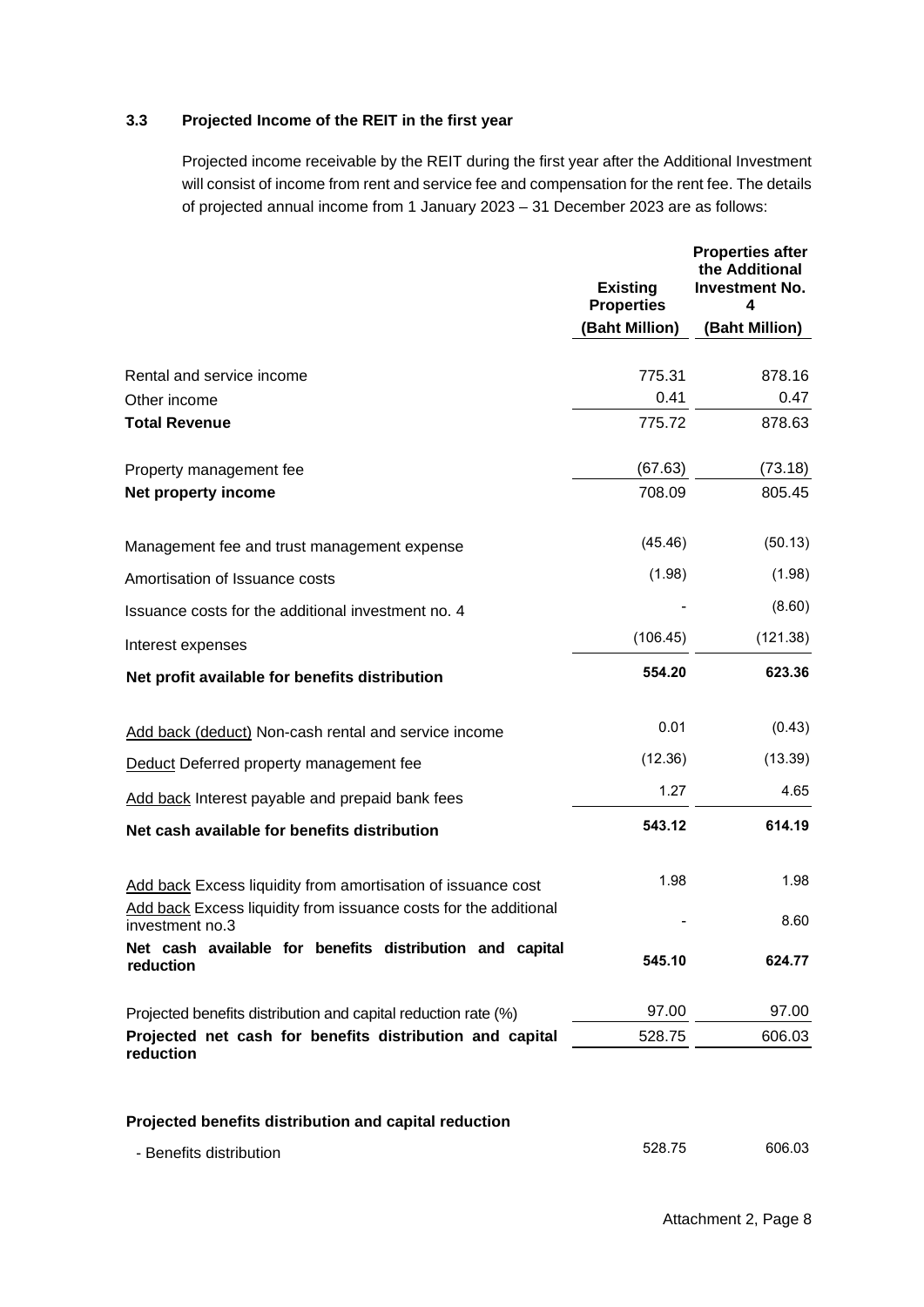|                                                                                                                         | <b>Existing</b><br><b>Properties</b><br>(Baht Million) | <b>Properties after</b><br>the Additional<br><b>Investment No.</b><br>4<br>(Baht Million) |
|-------------------------------------------------------------------------------------------------------------------------|--------------------------------------------------------|-------------------------------------------------------------------------------------------|
| - Capital reduction                                                                                                     |                                                        |                                                                                           |
| Benefits distribution and capital reduction                                                                             | 528.75                                                 | 606.03                                                                                    |
| Number of trust units (million units) $1/1$<br>Projected benefits distribution and capital reduction per<br>unit (Baht) | 840.13                                                 | 953.83                                                                                    |
| - Benefits distribution per unit                                                                                        | 0.63                                                   | 0.64                                                                                      |
| - Capital reduction per unit                                                                                            |                                                        |                                                                                           |
| benefits distribution and capital reduction per unit                                                                    | 0.63                                                   | 0.64                                                                                      |
|                                                                                                                         |                                                        |                                                                                           |

 $/1$  The number of trust units is for illustrative purpose only. The final issuing and offering number of trust unit may be more, less or equal to the projection.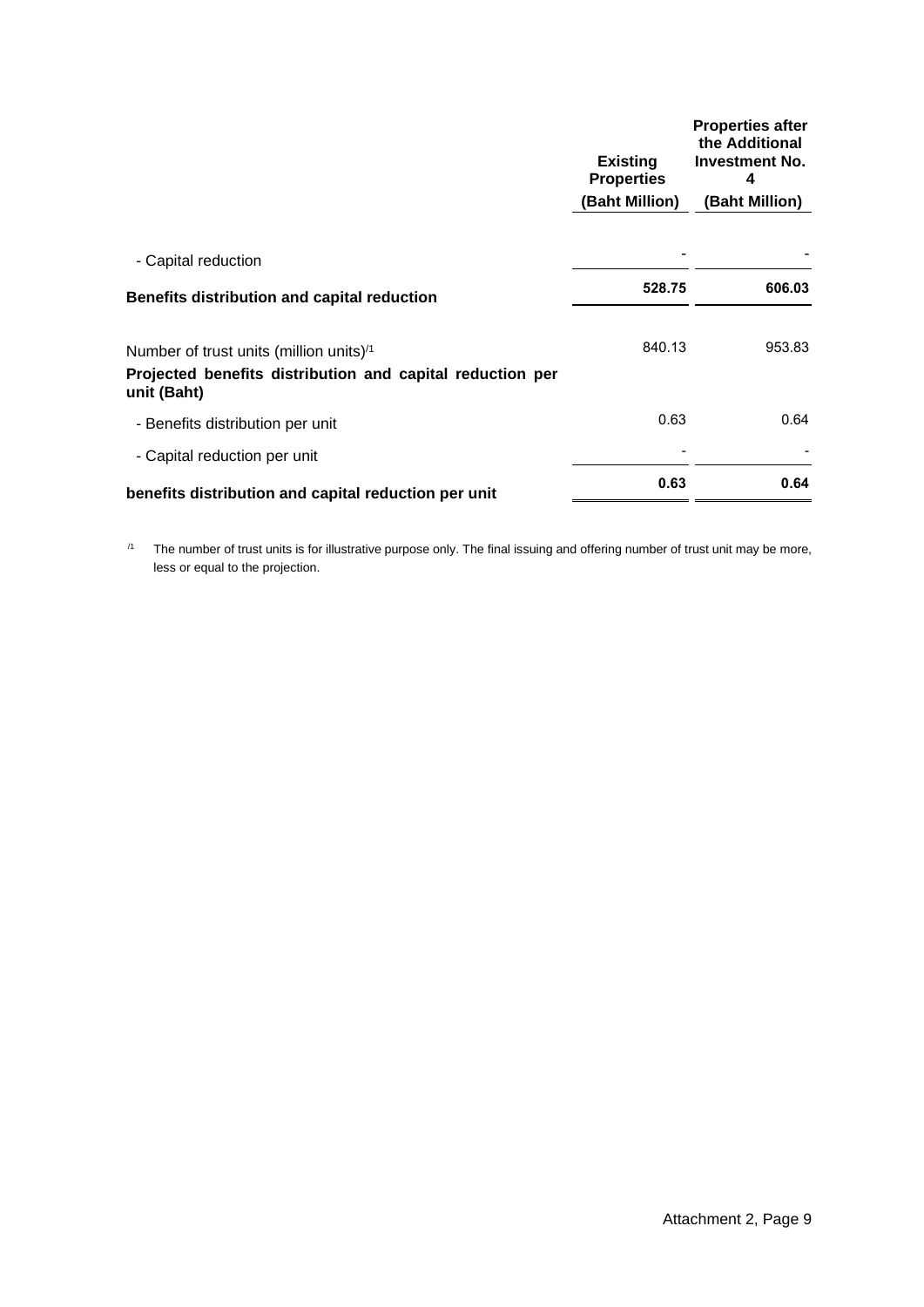Summary of Details of the Investment in Property and the REIT's Maximum Value for Investment in Property

|                                                                                                                                                                                                                               | Assets in which the REIT will additionally invest                                                                                                     |
|-------------------------------------------------------------------------------------------------------------------------------------------------------------------------------------------------------------------------------|-------------------------------------------------------------------------------------------------------------------------------------------------------|
| Land area in which the REIT will invest                                                                                                                                                                                       | 35 rai 3 ngan 69.25 square wah                                                                                                                        |
|                                                                                                                                                                                                                               | <b>Characteristics of the REIT's investment</b>                                                                                                       |
| WHA Chonburi Industrial Estate 1 Project<br>(WHA CIE1)                                                                                                                                                                        | Land and building leased from WHA Industrial<br>Co., Ltd.<br><b>WHA</b><br><b>Building</b><br>and<br>Industrial<br>Development Public Company Limited |
| <b>WHA Eastern Seaboard Industrial Estate 1</b><br>Project (WHA ESIE1)                                                                                                                                                        | Land and building leased from WHA Eastern<br>Seaboard Industrial Estate Co., Ltd.                                                                     |
| Eastern Seaboard Industrial Estate (Rayong)<br>Project (ESIE)                                                                                                                                                                 | Land and building leased from Eastern Seaboard<br>Industrial Estate (Rayong) (ESIE)                                                                   |
| Hi-Tech Kabin Industrial Estate Project<br>(KABIN)                                                                                                                                                                            | Land and building leased from WHA Industrial<br>Building Co., Ltd.                                                                                    |
| <b>WHA Logistics Park 1 Project</b><br>(WHA LP 1)                                                                                                                                                                             | Land and building leased from WHA Industrial<br>Building Co., Ltd.                                                                                    |
| <b>WHA Logistics Park 2 Project</b><br>(WHA LP 2)                                                                                                                                                                             | Land and building leased from WHA Eastern<br>Seaboard Industrial Estate Co., Ltd.                                                                     |
| <b>WHA Logistics Park 4 Project</b><br>(WHA LP 4)                                                                                                                                                                             | Land and building leased from WHA Industrial<br>Building Co., Ltd.                                                                                    |
| Approximate overall rental area which the REIT will invest (square meter)                                                                                                                                                     |                                                                                                                                                       |
| <b>Building area</b>                                                                                                                                                                                                          | 48,186                                                                                                                                                |
| Appraisal value of assets in which the REIT will invest <sup>1</sup> (Baht)                                                                                                                                                   |                                                                                                                                                       |
| Appraisal value made by Asian Engineering<br>Valuation Co., Ltd.                                                                                                                                                              | 1,281,800,000                                                                                                                                         |
| Appraisal value made by Graphic A Appraisal<br>Co., Ltd.                                                                                                                                                                      | 1,308,900,000                                                                                                                                         |
| Highest value in which the REIT will invest in<br>immovable properties (exclusive of value<br>added tax, registration fees and specific<br>business tax, as well as other relevant fees<br>and expenses) not exceeding (Baht) | 1,345,890,000                                                                                                                                         |
| Rental fee for extend the lease for another 30<br>years (Baht)                                                                                                                                                                | 80,000,000                                                                                                                                            |

<sup>11</sup> Appraised value as of 1 January 2023 which is the date the REIT expects to invest in Additional Investment Assets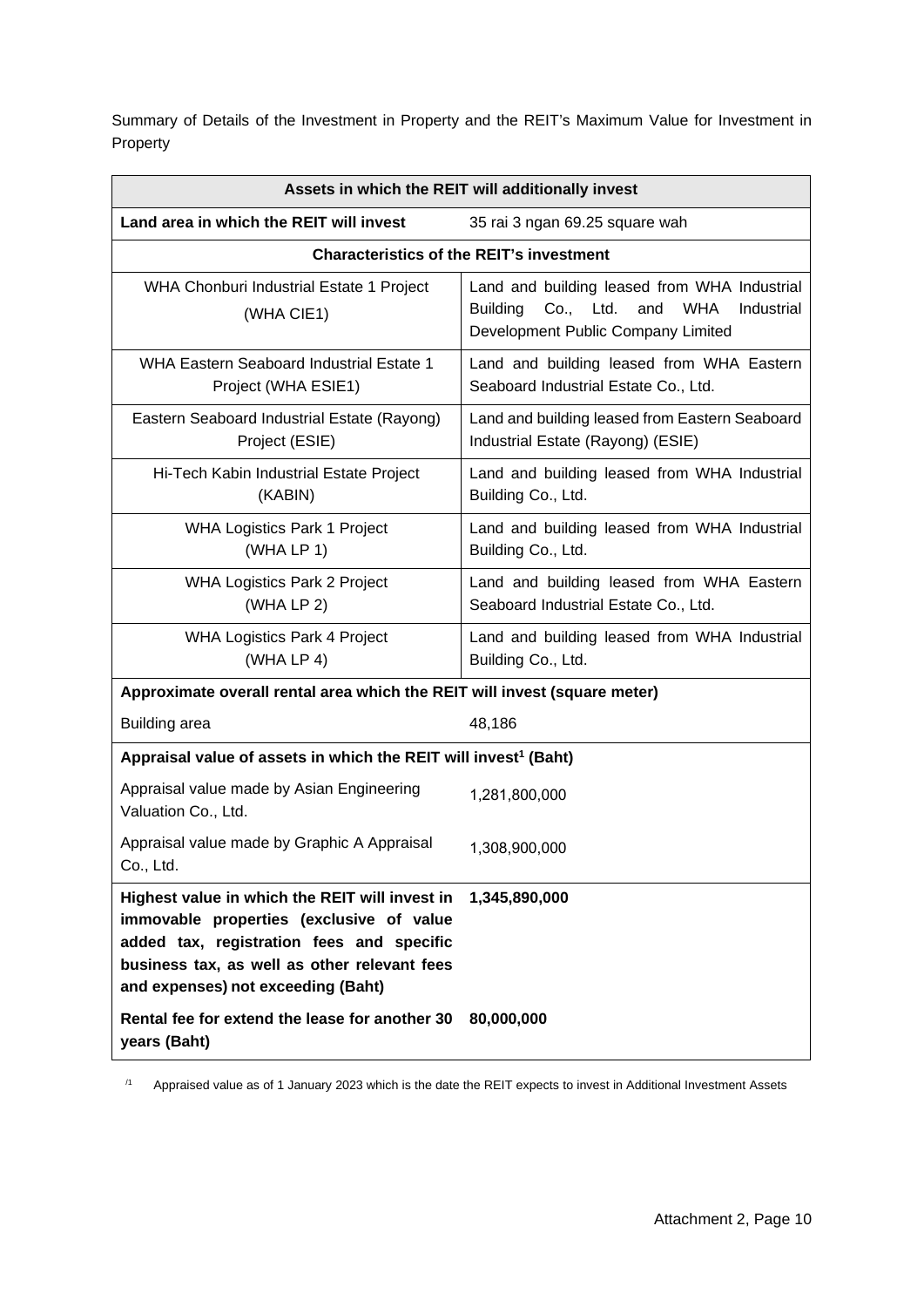# **4. Summary of Information on the REIT's Current Investment Assets and Additional Investment Assets**

The main assets in which the REIT currently invested are leasehold in property in the type of 1) Ready-Built Factories in the type of Detached Building, totaling 36 units with a total area of approximately 168,658 square meters, 2) Ready-Built Factories in the type of Attached Building, totaling 85 units with a total area of approximately 101,552 square meters, and 3) Ready-Built Warehouses, totaling 25 units with a total area of approximately 110,422 square meters, totaling 146 units with total 380,632 square meters. All of which are located in a total area of approximately 352 rai 2 ngan 93.99 square wah. The details of which are as follows:

- **(1) WHA Chonburi Industrial Estate 1 (WHA CIE 1)** located at Tambon Bo Win, Amphoe Sri Racha, Chonburi Province, including leasehold in land which is lease of land totaling 8 land title deeds with the total area of 25 rai 0 ngan 87.52 square wah, leasehold in factory buildings totaling 24 units with the total building area of approximately 23,916 square meters, and ownership in other assets which are component of such lands and buildings, equipment, accessories, M&E systems within the building and other assets which are related and necessary for utilization of lands and buildings in the project.
- **(2) Eastern Seaboard Industrial Estate (Rayong) (ESIE)** located at Tambon Tasit, Amphoe Pluak Daeng, Rayong Province, including leasehold in land which is partial lease of land totaling 7 land title deeds with the total area of 45 rai 0 ngan 25.40 square wah, leasehold in factory buildings totaling 41 units with a leased area of approximately 57,752 square meters, and ownership in other assets which are component of such lands and buildings, equipment, accessories, M&E systems within the building and other assets which are related and necessary for utilization of lands and buildings in the project.
- **(3) WHA Eastern Seaboard Industrial Estate 1 (WHA ESIE 1)** located at Tambon Tasit, Amphoe Pluak Daeng, Rayong Province and Tambon Khao Khan Song, Amphoe Si Racha, Chonburi Province, including leasehold in land which is land lease and partial lease of 31 land title deeds with the total area of 174 rai 0 ngan 11.30 square wah, leasehold in factory buildings totaling 38 units with a total building area of approximately 150,828 square meters, and ownership in other assets which are component of such lands and buildings, equipment, accessories, M&E systems within the building and other assets which are related and necessary for utilization of lands and buildings in the project.
- **(4) WHA Logistics Park 1 (WHA LP 1)** located at Tambon Khao Khan Song, Amphoe Sri Racha, Chonburi Province, including leasehold in land which is lease of land totaling 2 land title deeds with the total area of 10 rai 1 ngan 75.00 square wah, leasehold in warehouse buildings totaling 2 units with the total building area of approximately 16,820 square meters, and ownership in other assets which are component of such lands and buildings, equipment, accessories, M&E systems within the building and other assets which are related and necessary for utilization of lands and buildings in the project.
- **(5) WHA Logistics Park 2 (WHA LP 2)** located at Tambon Khao Khan Song, Amphoe Sri Racha, Chonburi Province, including leasehold in land which is lease of land totaling 3 land title deeds with the total area of 42 rai 3 ngan 13.52 square wah, leasehold in warehouse buildings totaling 12 units with the total building area of approximately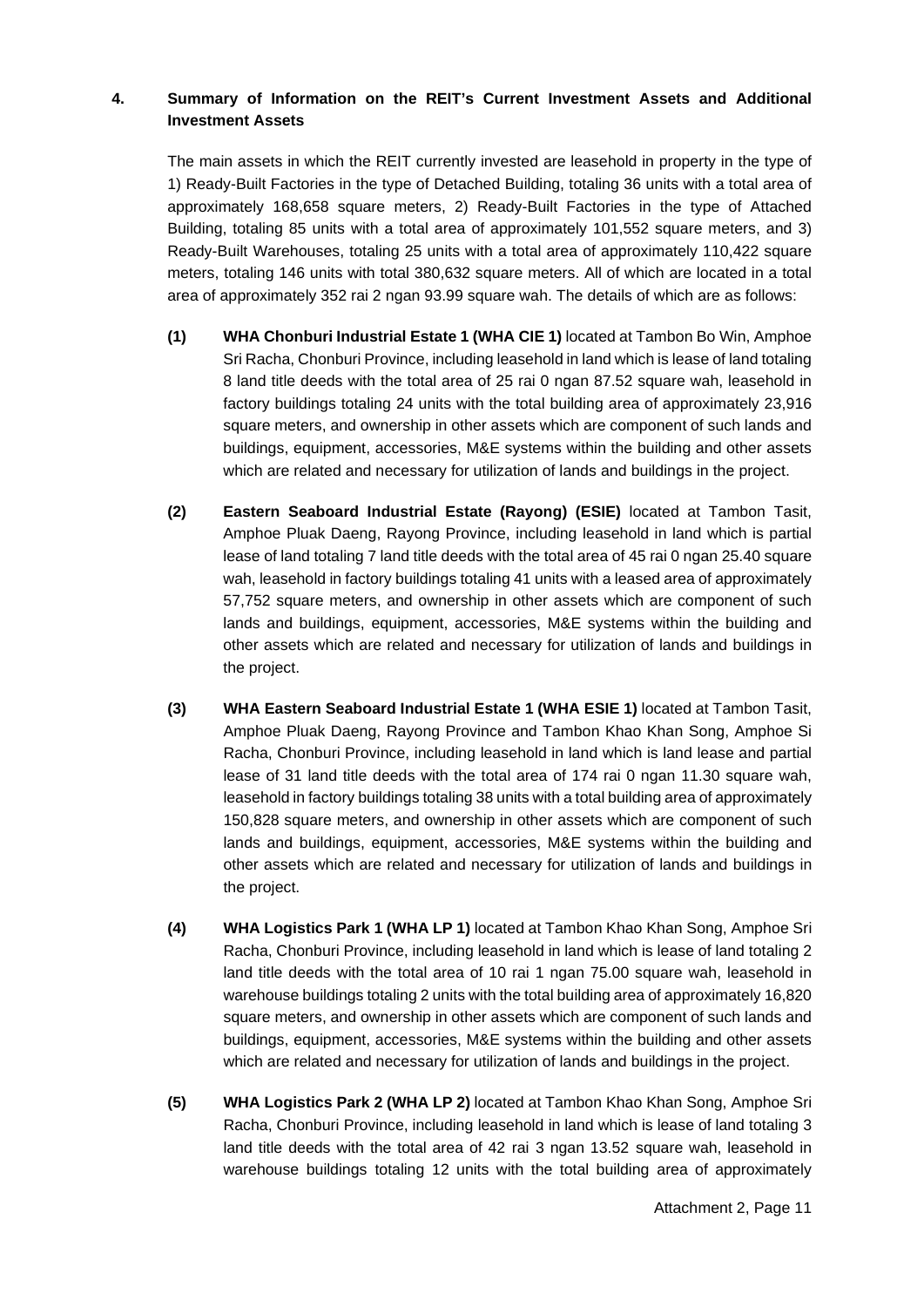56,120 square meters, and ownership in other assets which are component of such lands and buildings, equipment, accessories, M&E systems within the building and other assets which are related and necessary for utilization of lands and buildings in the project.

- **(6) WHA Logistics Park 4 (WHA LP 4)** located at Tambon Pluak Daeng, Amphoe Pluak Daeng, Rayong Province, including leasehold in land which is lease and partial lease of land totaling 4 land title deeds with the total area of 22 rai 2 ngan 65.25 square wah, leasehold in warehouse buildings totaling 11 units with the total building area of approximately 37,482 square meters, and ownership in other assets which are component of such lands and buildings, equipment, accessories, M&E systems within the building and other assets which are related and necessary for utilization of lands and buildings in the project.
- **(7) WHA Saraburi Industrial Land (WHA SIL)** located at Tambon NongPla Mor, Amphoe Nong Khae, Saraburi Province, including leasehold in land which is lease and partial lease of land totaling 7 land title deeds with the total area of 32 rai 0 ngan 16.00 square wah, leasehold in factory buildings totaling 18 units with the total building area of approximately 37,714 square meters, and ownership in other assets which are component of such lands and buildings, equipment, accessories, M&E systems within the building and other assets which are related and necessary for utilization of lands and buildings in the project.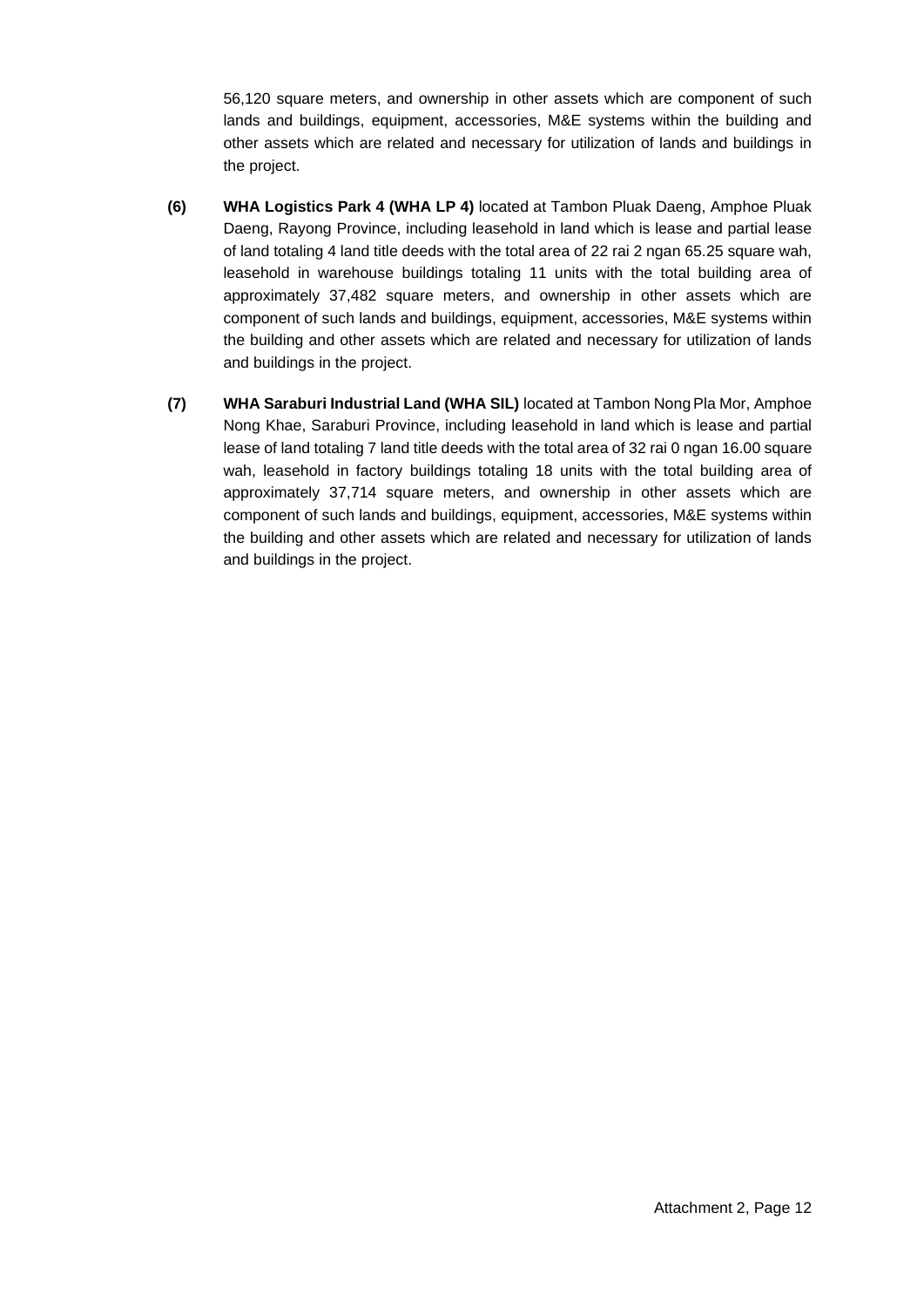# **4.1 Details of the REIT's Main Assets**

|                                                                          | <b>Current Investment Assets</b>  |                                              |              |                                       | <b>Additional Investment Assets No. 4</b> |                                           |                          |                                       | Main Assets of the REIT after<br><b>Additional Investment Assets No. 4</b> |                                              |              |                                       |
|--------------------------------------------------------------------------|-----------------------------------|----------------------------------------------|--------------|---------------------------------------|-------------------------------------------|-------------------------------------------|--------------------------|---------------------------------------|----------------------------------------------------------------------------|----------------------------------------------|--------------|---------------------------------------|
| Project                                                                  | Area<br>(rai-ngan-<br>square wah) | <b>Building</b><br>Area<br>(square<br>meter) | <b>Units</b> | Rooftop<br>Area $1$<br>(square meter) | Area<br>(rai-ngan-<br>square wah)         | <b>Building Area</b><br>(square<br>meter) | <b>Units</b>             | Rooftop<br>Area $1$<br>(square meter) | Area<br>(rai-ngan-<br>square wah)                                          | <b>Building</b><br>Area<br>(square<br>meter) | <b>Units</b> | Rooftop<br>Area $1$<br>(square meter) |
| <b>WHA Chonburi Industrial</b><br>Estate 1 (WHA CIE 1)                   | 25-2-87.52                        | 23,916                                       | 24           | 9,072                                 | $0 - 1 - 38.75$                           | 660                                       | 1                        |                                       | 26-0-26.27                                                                 | 24,576                                       | 25           | 9,072                                 |
| Eastern Seaboard<br>Industrial Estate (Rayong)<br>(ESIE)                 | 45-0-25.40                        | 57,752                                       | 41           | 30,082                                | $11 - 0 - 57$                             | 10,720                                    | $\overline{4}$           | $\blacksquare$                        | 56-0-82.40                                                                 | 68,472                                       | 45           | 30,082                                |
| <b>WHA Eastern Seaboard</b><br><b>Industrial Estate 1</b><br>(WHA ESIE1) | 174-0-11.30                       | 150,828                                      | 38           | 68,419                                | $4 - 1 - 58.00$                           | 3.760                                     | $\mathbf{1}$             |                                       | 178-1-69.3                                                                 | 154,588                                      | 39           | 68,419                                |
| Hi-Tech Kabin Industrial<br>Estate (KABIN)                               |                                   |                                              |              |                                       | $0 - 2 - 56.50$                           | 1,152                                     | $\mathbf{1}$             |                                       | $0 - 2 - 56.50$                                                            | 1,152                                        | $\mathbf{1}$ |                                       |
| <b>WHA Saraburi Industrial</b><br>Land<br>(WHA SIL)                      | 32-0-16.00                        | 37.714                                       | 18           | 14,861                                | $\mathbf{r}$                              |                                           | $\overline{\phantom{a}}$ | $\blacksquare$                        | 32-0-16.00                                                                 | 37,714                                       | 18           | 14,861                                |
| WHA Logistics Park 1<br>(WHA LP 1)                                       | 10-1-75.00                        | 16,820                                       | 2            | 9,936                                 | $5 - 1 - 52.50$                           | 8,844                                     | 2                        |                                       | 15-3-27.50                                                                 | 25,664                                       | 4            | 9,936                                 |
| <b>WHA Logistics Park 2</b><br>(WHA LP 2)                                | 42-3-13.52                        | 56,120                                       | 12           | 28,440                                | $7 - 2 - 65.75$                           | 12,623                                    | 3                        | $\sim$                                | 50-1-79.27                                                                 | 68,743                                       | 15           | 28,440                                |
| <b>WHA Logistics Park 4</b><br>(WHA LP $4$ )                             | 22-2-65.25                        | 37,482                                       | 11           | 18,838                                | $6 - 1 - 40.75$                           | 10,427                                    | 2                        | $\sim$                                | $29 - 0 - 6$                                                               | 47,909                                       | 13           | 18,838                                |
| <b>Total</b>                                                             | 352-2-93.99                       | 380,632                                      | 146          | 179,648                               | 35-3-69.25                                | 48,186                                    | 14                       | $\sim$                                | 388-2-63.24                                                                | 428,818                                      | 160          | 179,648                               |

*/1 usable roof area*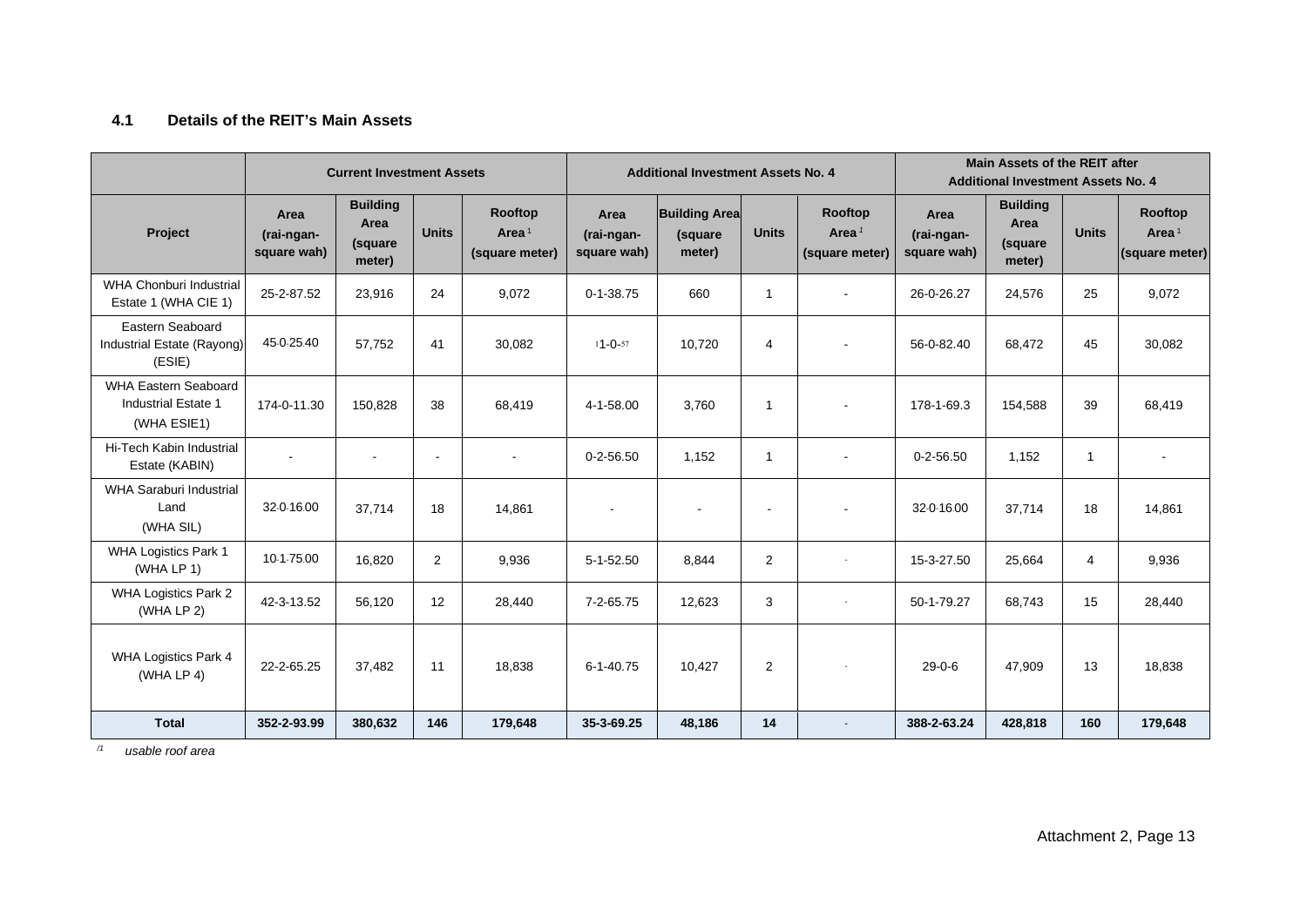

### **4.2 Information of the Lessees of Property Classified by Business Type**



*Remarks:* **/***<sup>1</sup> The existing main assets that the REIT has currently invested in are calculated only from the parts that have lessees (excluding the area that the Asset Owner' Companies agreed to pay the rent to the REIT pursuant to the terms and conditions of the Undertaking Agreement and the area that is in the process of lessee procurement) as of 31 March 2022. Therefore, as of 1 January 2023, the ratio of rental area to total leasable area of the existing main assets that the REIT has invested in may be different from the above depending on the negotiation with the lessees of the REIT towards the end of the agreement.*

**/***<sup>2</sup> Information as of 31 March 2022*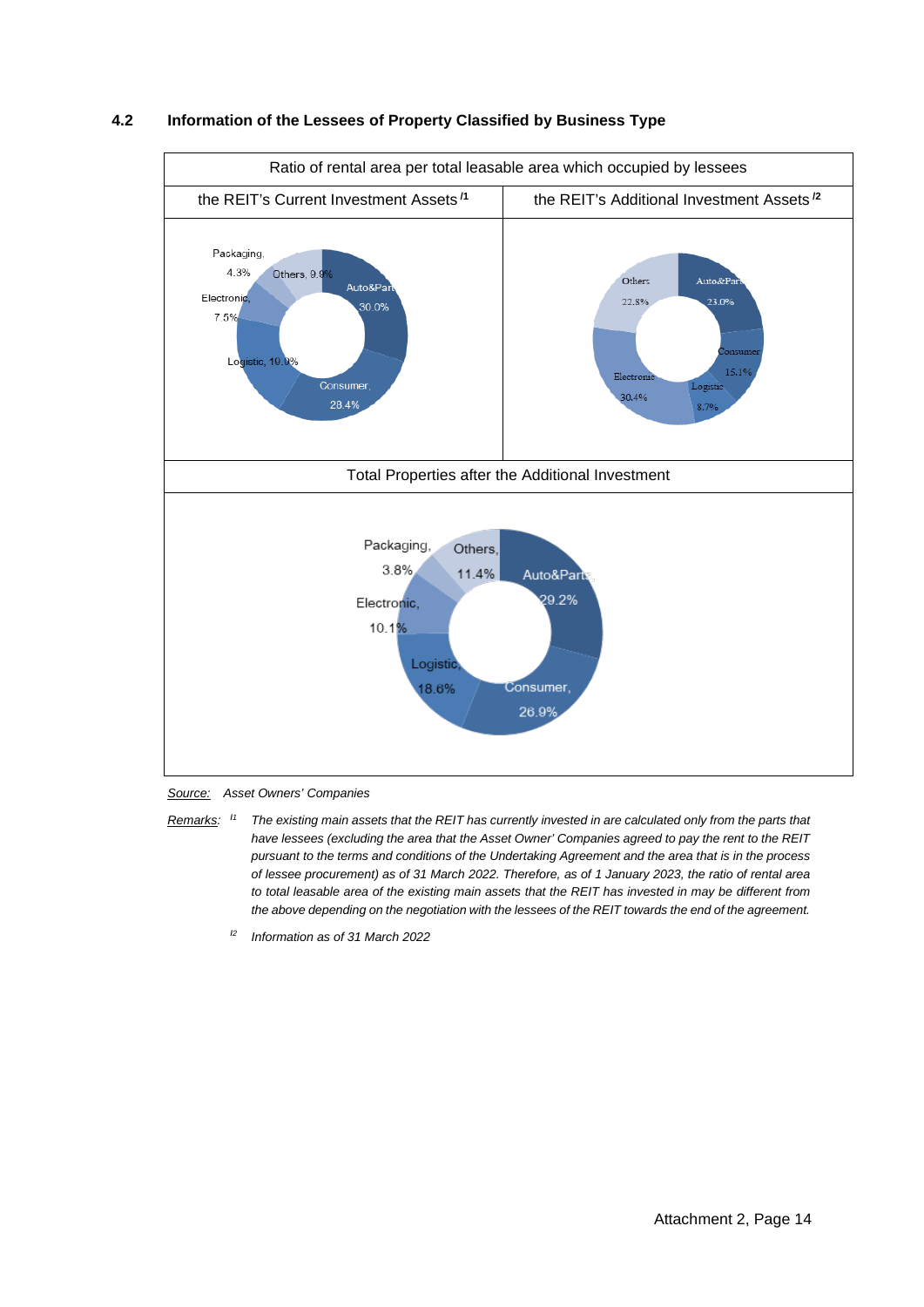### **4.3 Remaining Lease Terms**

| Year of lease        | Percentage of rental area per total leasable area which<br>occupied by lessees |                                                                   |                                                                      |  |  |  |  |
|----------------------|--------------------------------------------------------------------------------|-------------------------------------------------------------------|----------------------------------------------------------------------|--|--|--|--|
| expiration<br>(A.D.) | the REIT's Current<br><b>Investment Assets</b><br>$\overline{11}$              | the REIT's<br><b>Additional</b><br><b>Investment Assets</b><br>12 | <b>Total Properties</b><br>after the Additional<br><b>Investment</b> |  |  |  |  |
| Within 2022          | 43.12                                                                          | 11.63                                                             | 39.54                                                                |  |  |  |  |
| Within 2023          | 23.25                                                                          | 30.43                                                             | 24.06                                                                |  |  |  |  |
| Within 2024          | 17.91                                                                          | 50.49                                                             | 21.61                                                                |  |  |  |  |
| Within 2025          | 15.72                                                                          | 7.45                                                              | 14.79                                                                |  |  |  |  |

*Source: Asset Owners' Companies*

*Remark:* **/***<sup>1</sup> The existing main assets that the REIT has currently invested in are calculated only from the parts that have lessees (excluding the area that the Asset Owner' Companies agreed to pay the rent to the REIT pursuant to the terms and conditions of the Undertaking Agreement and the area that is in the process of lessee procurement) as of 31 March 2022. Therefore, as of 1 January 2023, the ratio of rental area to total leasable area of the existing main assets that the REIT has invested in may be different from the above depending on the negotiation with the lessees of the REIT towards the end of the agreement.*

/2 *Information as of 31 March 2022.* 

### **Proportion of top 5 tenants by lease area**

|                                                                                                                                |                                                            | <b>Tenants</b>                                    |                                                                   |  |
|--------------------------------------------------------------------------------------------------------------------------------|------------------------------------------------------------|---------------------------------------------------|-------------------------------------------------------------------|--|
| No.                                                                                                                            | <b>Property Currently</b>                                  | Property to be Invested in                        | <b>Total Properties after</b>                                     |  |
|                                                                                                                                | Invested in by the REIT $11$                               | by the REIT $1/2$                                 | <b>Invested</b>                                                   |  |
| 1.                                                                                                                             | SAFFRON LIVING CO.,                                        | <b>I INGYE INTELLIGENT</b>                        | SAFFRON LIVING CO.,                                               |  |
|                                                                                                                                | I TD.                                                      | (THAILAND) CO., LTD.                              | I TD.                                                             |  |
| 2.                                                                                                                             | VISY PACKAGING                                             | <b>HANON SYSTEMS</b>                              | <b>VISY PACKAGING</b>                                             |  |
|                                                                                                                                | (THAILAND) CO., LTD.                                       | (THAILAND) CO., LTD.                              | (THAILAND) CO., LTD.                                              |  |
| 3.                                                                                                                             | DHI SUPPI Y CHAIN                                          | <b>LG ELECTRONICS</b>                             | DHI SUPPI Y CHAIN                                                 |  |
|                                                                                                                                | (THAILAND) CO., LTD.                                       | (THAILAND) CO., LTD.                              | (THAILAND) CO., LTD.                                              |  |
| 4.                                                                                                                             | <b>NIPPON EXPRESS</b><br>LOGISTICS (THAILAND)<br>CO., LTD. | NOBO AUTOMOTIVE<br>SYSTEM (THAILAND) CO.,<br>LTD. | <b>JELLY BELLY COMPANY</b><br>(THAILAND) CO., LTD.                |  |
| 5.                                                                                                                             | <b>ZF LEMFORDER</b><br>(THAILAND) CO., LTD.                | TOP LINK INDUSTRIAL<br>(THAILAND) CO., LTD.       | <b>NIPPON EXPRESS</b><br><b>LOGISTICS (THAILAND)</b><br>CO., LTD. |  |
| <b>Total leased area</b><br>of top 5 tenants<br>as percentage of<br>total leasable<br>area which<br>occupied by<br>lessees (%) | 24.63                                                      | 63.05                                             | 22.29                                                             |  |

*Remarks*: **/1** *The existing main assets that the REIT has currently invested in are calculated only from the parts that have lessees (excluding the area that the Asset Owner' Companies agreed to pay the rent to the REIT pursuant to the terms and conditions of the Undertaking Agreement and the area that is in the process of lessee procurement) as of 31 March 2022. Therefore, as of 1 January 2023, there may be rental*